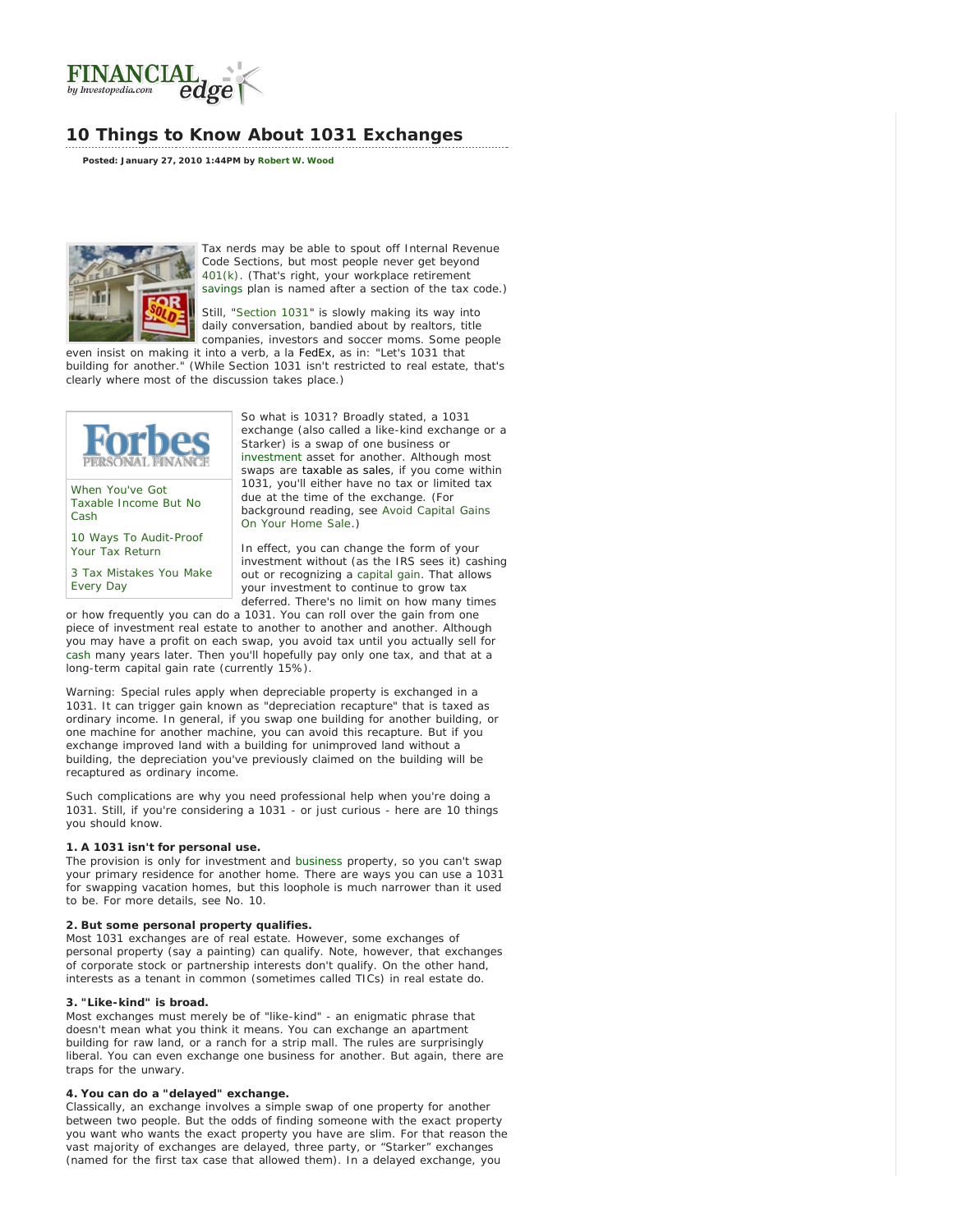need a middleman who holds the cash after you "sell" your property and uses it to "buy" the replacement property for you. This three party exchange is treated as a swap.

#### **5. You must designate replacement property.**

There are two key timing rules you must observe in a delayed exchange. The first relates to the designation of replacement property. Once the sale of your property occurs, the intermediary will receive the cash. You can't receive the cash or it will spoil the 1031 treatment. Also, within 45 days of the sale of your property you must designate replacement property in writing to the intermediary, specifying the property you want to acquire.

#### **6. You can designate multiple replacement properties.**

There's long been debate about how many properties you can designate and what conditions you can impose. The IRS says you can designate three properties as the designated replacement property so long as you eventually close on one of them. Alternatively, you can designate more properties if you come within certain valuation tests. For example, you can designate an unlimited number of potential replacement properties as long as the fair [market value](#page-0-0) of the replacement properties does not exceed 200% of the aggregate fair market value of all the exchanged properties.

#### **7. You must close within six months.**

The second timing rule in a delayed exchange relates to closing. You must close on the new property within 180 days of the sale of the old. Note that the two time periods run concurrently. That means you start counting when the sale of your property closes. If you designate replacement property exactly 45 days later, you'll have 135 days left to close on the replacement property.

#### **8. If you receive cash, it's taxed.**

You may have cash left over after the intermediary acquires the replacement property. If so, the intermediary will pay it to you at the end of the 180 days. That cash - known as "boot" - will be taxed as partial sales proceeds from the sale of your property, generally as a capital gain.

#### **9.You must consider mortgages and other debt.**

One of the main ways people get into trouble with these transactions is failing to consider loans. You must consider mortgage loans or other debt on the property you relinquish, and any debt on the replacement property. If you don't receive [cash back](#page-0-0) but your liability goes down, that too will be treated as income to you just like cash. Suppose you had a mortgage of \$1 million on the old property, but your mortgage on the new property you receive in exchange is only \$900,000. You have \$100,000 of gain that is also classified as "boot," and it will be taxed.

### **10. Using 1031 for a vacation house is tricky.**

You can sell your primary residence and, combined with your spouse, shield \$500,000 in capital gain, so long as you've lived there for two years out of the past five. But this break isn't available for your second or vacation home. You might have heard tales of taxpayers who used a 1031 to swap one vacation home for another, perhaps even for a house where they want to [retire](#page-0-0). The 1031 delayed any recognition of gain. Later they moved into the new property, made it their primary residence and eventually planned to use the \$500,000 capital gain exclusion.

In 2004 Congress tightened that loophole. Yes, taxpayers can still turn vacation homes into rental properties and do 1031 exchanges. Example: You stop using your beach [house,](#page-0-0) rent it out for six months or a year and then exchange it for other real estate. If you actually get a tenant and conduct yourself in a businesslike way, you've probably converted the house to investment property, which should make your 1031 exchange OK. But if you merely hold it out for rent but never actually have tenants, it's probably not. The facts will be key, as will the timing. The more time that elapses after you convert the property's use the better. Although there is no absolute standard, anything less than six months of bona fide rental use is probably not enough. A year would be better.

If you want to use the property you swapped for as your new second or even primary home, you can't move in right away. In 2008 the IRS set forth a safe harbor rule under which it said it would not challenge whether a replacement dwelling qualified as investment property for purposes of a 1031. To meet that safe harbor, in each of the two 12-month periods immediately after the exchange: (1) you must rent the dwelling unit to another person for a fair rental for 14 days or more; and (2) your own personal use of the dwelling unit cannot exceed the greater of 14 days or 10% of the number of days during the 12-month period that the dwelling unit is rented at a fair rental.

Moreover, after successfully swapping one vacation/investment property for another, you can't immediately convert it to your primary home and take advantage of the \$500,000 exclusion. Before the law was changed in 2004 an